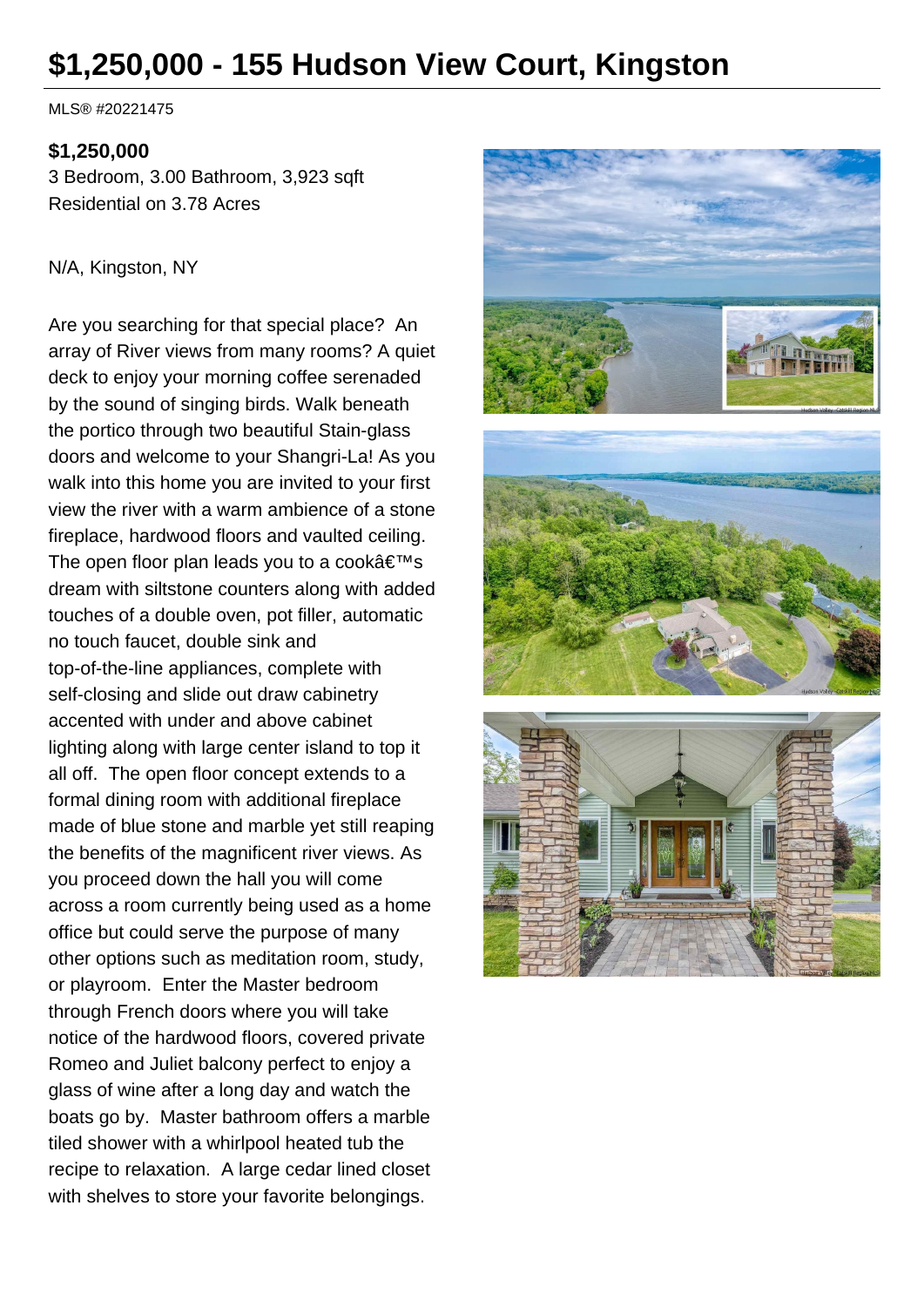Spiral staircase leads you to the lower level where you will find a large room which would be perfect for private master wing den, media room or home gym complete with more river views. Back upstairs there are two additional bedrooms that leads itself down a hallway to a large room that is great for a guest sweet or possibly a large home office with its own separate entrance. The finished lower level is great for an in-law suite or rec room. This home as so much to offer including a versatile floor plan. With the bonus of privacy on a cul de sac, three different parks, close to the Rhinebeck bridge to grab the train to head back to the city, conveniently located to shopping and more. Don't miss out on this wonderful opportunity as your dream come true awaits.

#### Built in 1968

#### **Essential Information**

| MLS@#                 | 20221475        |
|-----------------------|-----------------|
| Price                 | \$1,250,000     |
| Bedrooms              | 3               |
| <b>Bathrooms</b>      | 3.00            |
| <b>Full Baths</b>     | З               |
| <b>Square Footage</b> | 3,923           |
| Acres                 | 3.78            |
| <b>Year Built</b>     | 1968            |
| <b>Type</b>           | Residential     |
| Sub-Type              | Single Family   |
| <b>Style</b>          | RANCH, DETACHED |
| <b>Status</b>         | <b>ACTIVE</b>   |

#### **Community Information**

| <b>Address</b> | 155 Hudson View Court |
|----------------|-----------------------|
| Area           | ULSTER-Town of        |
| Subdivision    | N/A                   |
| City           | Kingston              |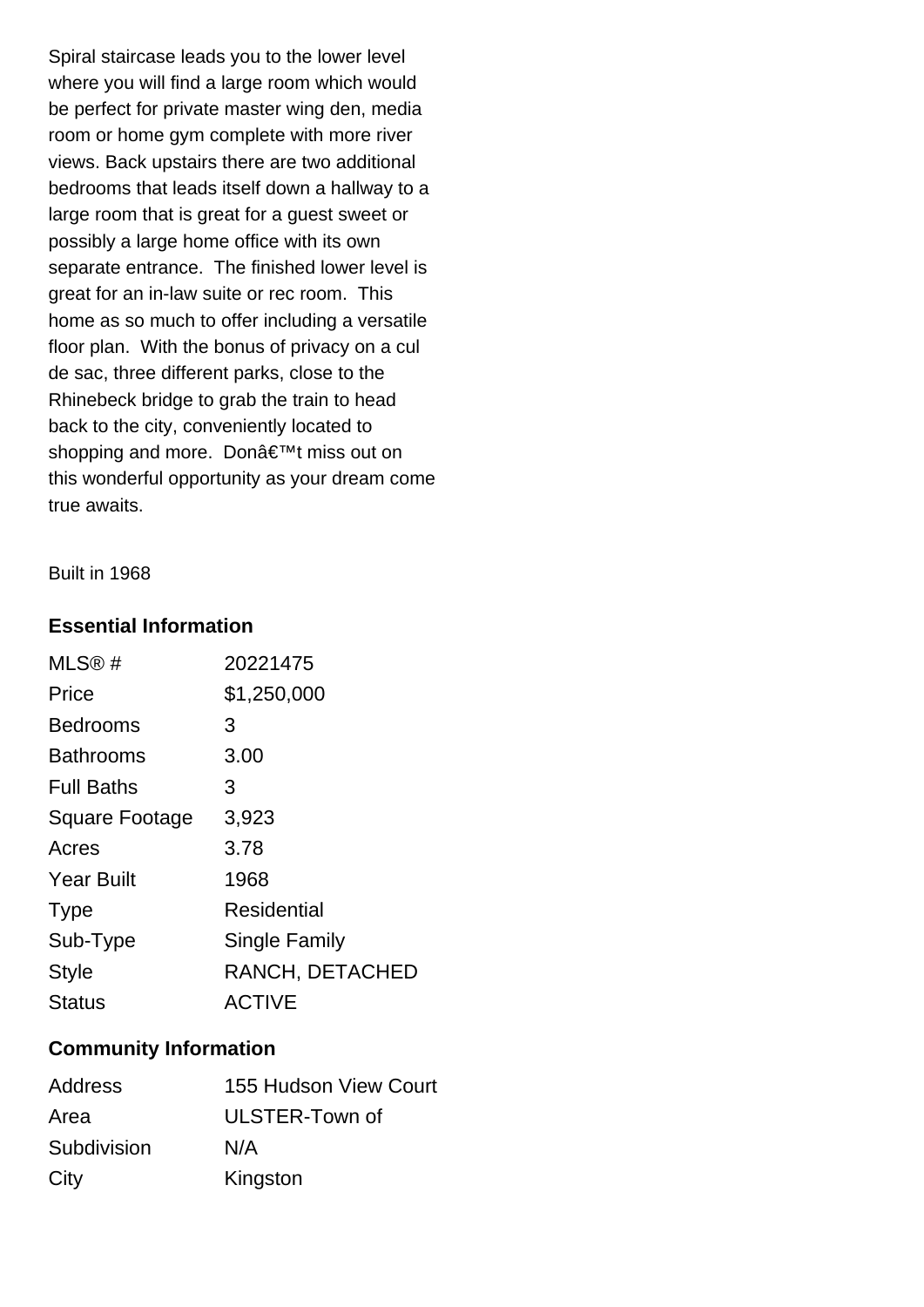| County                              | <b>Ulster County</b>                                                                                                                                                                        |  |  |
|-------------------------------------|---------------------------------------------------------------------------------------------------------------------------------------------------------------------------------------------|--|--|
| <b>State</b>                        | <b>NY</b>                                                                                                                                                                                   |  |  |
| Zip Code                            | 12401                                                                                                                                                                                       |  |  |
| <b>Amenities</b>                    |                                                                                                                                                                                             |  |  |
| <b>Features</b>                     | FRENCH DOORS, CEILING-VAULTED, OTHER/SEE REMARKS                                                                                                                                            |  |  |
| Parking                             | DRIVEWAY, LOT-PAVED, OTHER/SEE REMARKS                                                                                                                                                      |  |  |
| # of Garages                        | 2                                                                                                                                                                                           |  |  |
| Garages                             | <b>Garage Attached</b>                                                                                                                                                                      |  |  |
| View                                | <b>RIVER</b>                                                                                                                                                                                |  |  |
| <b>Interior</b>                     |                                                                                                                                                                                             |  |  |
| <b>Interior Features</b>            | INSULATED WINDOWS, WALK IN CLOSETS, 9 FT. CEILINGS,<br>MASTER BATH, FRENCH DOORS, SMOKE DETECTOR, CARBON<br>MONOXIDE DETECTOR, INSULATED DOORS, ROUGH IN BATH,<br><b>GARAGE DOOR OPENER</b> |  |  |
| Appliances                          | DISHWASHER, DRYER, RANGE, REFRIGERATOR, WASHER,<br><b>OVEN-DOUBLE, WATER SOFTENER</b>                                                                                                       |  |  |
| Heating                             | BASEBOARD, HOT WATER, OTHER/SEE REMARKS                                                                                                                                                     |  |  |
| Cooling                             | <b>CEILING FAN, CENTRAL</b>                                                                                                                                                                 |  |  |
| Fireplace                           | Yes                                                                                                                                                                                         |  |  |
| <b>Fireplaces</b>                   | PROPANE, STONE, WOOD, OTHER/SEE REMARKS                                                                                                                                                     |  |  |
| <b>Exterior</b>                     |                                                                                                                                                                                             |  |  |
| <b>Exterior Features LANDSCAPED</b> |                                                                                                                                                                                             |  |  |
| Lot Description                     | LEVEL, SLOPE-GENTLY, CORNER LOT                                                                                                                                                             |  |  |
| Roof                                | <b>ASPH SHINGLE</b>                                                                                                                                                                         |  |  |

## **School Information**

Construction FRAME/STICK

## **Additional Information**

| Zoning             | 31       |
|--------------------|----------|
| Taxes (total)      | \$13,121 |
| <b>General Tax</b> | \$4,921  |
| <b>School Tax</b>  | \$8,200  |

## **Listing Details**

Listing Agent Kyla Thomas